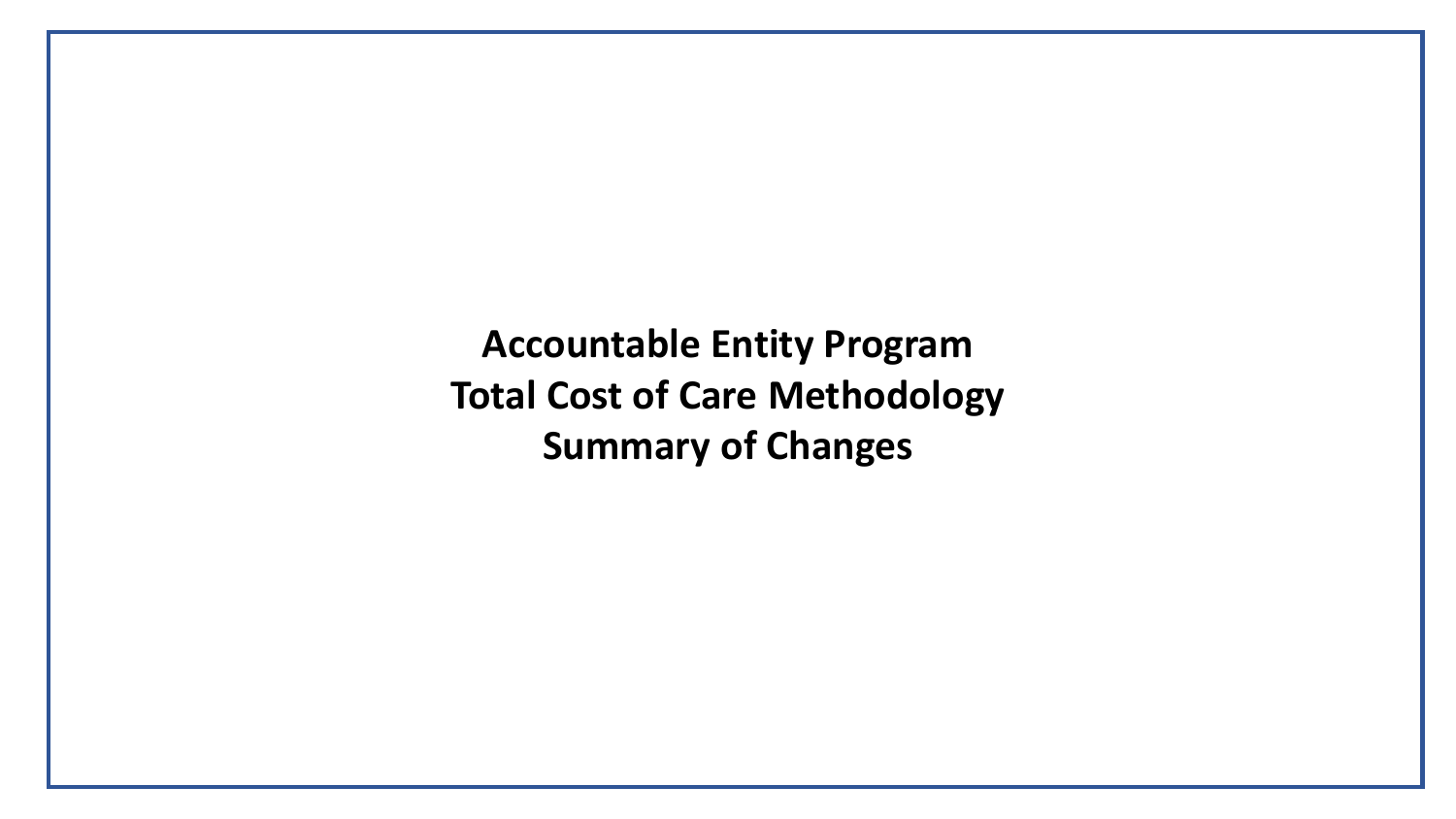## **Establishing TCOC Target: PY2 vs. PY3 proposed**

| <b>Element</b>                                                                                                                                                                                   | PY <sub>2</sub>                                                                                                                                                                                                                                       | <b>PY3 proposed</b>                                                                                                                                                                                                                                                                                     |
|--------------------------------------------------------------------------------------------------------------------------------------------------------------------------------------------------|-------------------------------------------------------------------------------------------------------------------------------------------------------------------------------------------------------------------------------------------------------|---------------------------------------------------------------------------------------------------------------------------------------------------------------------------------------------------------------------------------------------------------------------------------------------------------|
| Define historic base data<br>Historic AE-specific total cost of care for the attributed<br>population is identified                                                                              | Baseline expenditures include three years of claims<br>payments; treatment of IBNR and non-claims<br>expenditures varies by MCO; expenditures calculated<br>at the AE level                                                                           | MCOs will submit two years of claims data to EOHHS<br>with standardized procedures for including/excluding<br>non-claim based and sub-capitated expenses;<br>expenditures to be calculated by enrollment type and<br>rate cell. Claims paid more than 6 months after each<br>baseline year are excluded |
| Mitigate impact of high cost claimants<br>In order to reduce the impact on targets of members<br>whose costs far exceed the average, costs above a<br>threshold are excluded from the base data. | Baseline data is adjusted to exclude costs in excess of<br>\$100,000 per member per year. MCOs have the<br>option to include 10% of member costs above the<br>truncation threshold.                                                                   | Baseline data is adjusted to exclude costs in excess of<br>\$100,000 per member per year.                                                                                                                                                                                                               |
| <b>Risk adjust</b><br>Base data is adjusted for the change in the health<br>status of the underlying population between periods                                                                  | MCOs must risk adjust targets and can do so by either<br>using a clinical risk adjustment software or by using<br>population mix by rate cell.                                                                                                        | Base data will be clinically risk adjusted and adjusted<br>for changes in rate cell mix.                                                                                                                                                                                                                |
| <b>Trend forward</b><br>Base data is adjusted to account for the expected<br>inflation in the cost of medical services                                                                           | Trend must account for but not exceed those factors<br>used in capitation rate-setting; may be applied based<br>on either MCO or AE mix.                                                                                                              | Trend will be estimated and applied consistently with<br>MCO rate-setting process, modified to only reflect<br>expenditures included in TCOC calculation.                                                                                                                                               |
| Apply baseline year weights<br>Base data from multiple years are weighted to<br>establish a single annual cost.                                                                                  | Each year weighted equally.                                                                                                                                                                                                                           | Weighted the same as in the MCO rate-setting process.                                                                                                                                                                                                                                                   |
| Adjust to provide opportunity for high-performing<br>AEs over time                                                                                                                               | For AE's with shared savings, benchmarks are not fully<br>rebased, providing an opportunity for an AE to "re-<br>earn" its savings from the prior year.<br>Additionally, for AEs with costs below the MCO<br>average, targets may be adjusted upward. | In order to ensure high-performing AEs have continued<br>opportunity, a percent of TCOC historic base will be<br>based upon AE performance relative to the average<br>TCOC for the MCO.                                                                                                                 |
| <b>Issue preliminary TCOC targets</b>                                                                                                                                                            | MCO issues a single AE target                                                                                                                                                                                                                         | EOHHS issues AE targets, with supporting detail by<br>enrollment type and rate cell                                                                                                                                                                                                                     |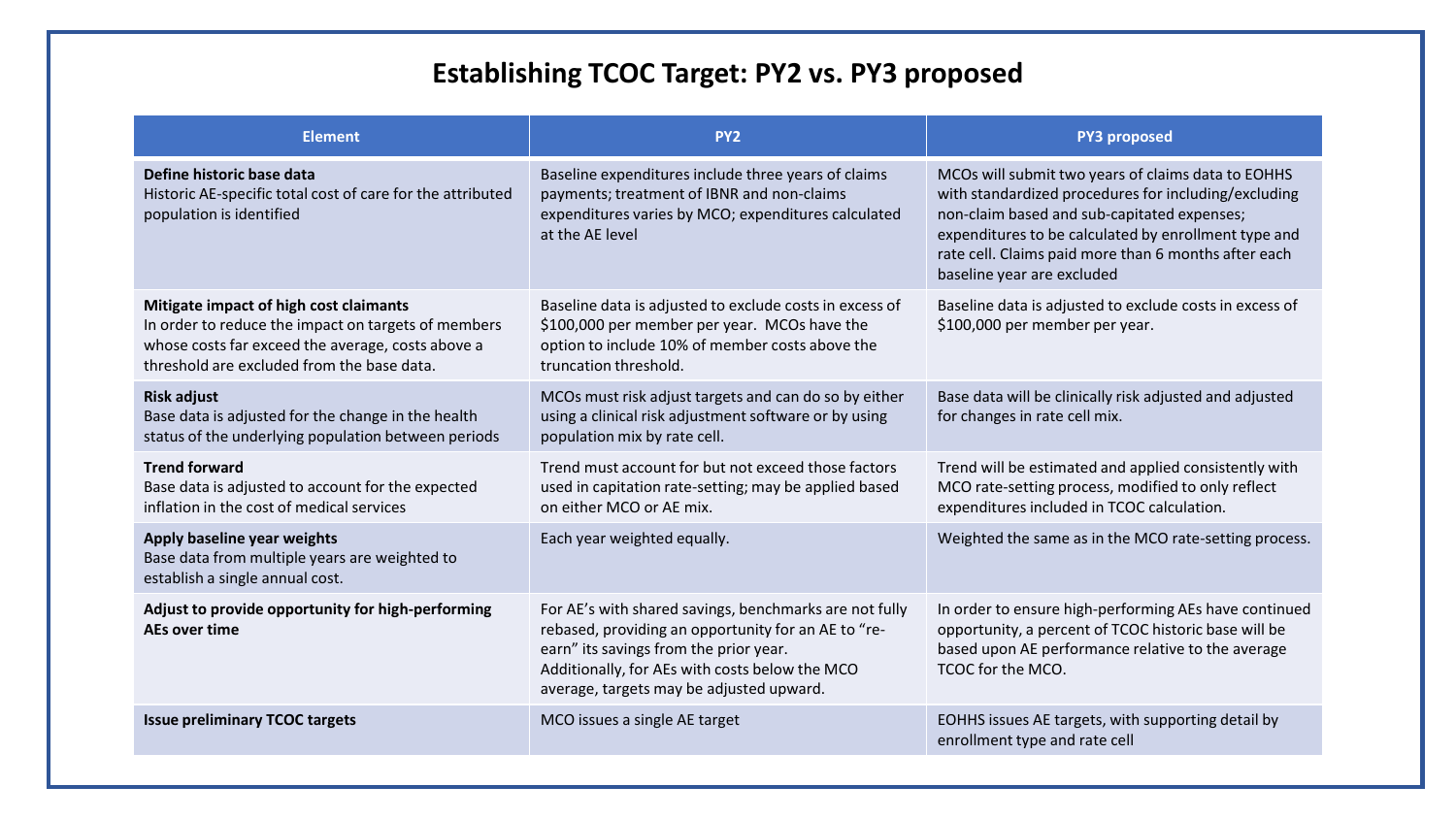## **Measuring Performance: PY2 vs. PY3 proposed**

| <b>Element</b>                                                                                                                                                                                    | PY <sub>2</sub>                                                                                                                                                                                                          | <b>PY3 proposed</b>                                                                                                                                                                                                                                                               |
|---------------------------------------------------------------------------------------------------------------------------------------------------------------------------------------------------|--------------------------------------------------------------------------------------------------------------------------------------------------------------------------------------------------------------------------|-----------------------------------------------------------------------------------------------------------------------------------------------------------------------------------------------------------------------------------------------------------------------------------|
| <b>Calculate Actual Expenditures</b><br>Performance year actual expenditures for the<br>attributed population are calculated                                                                      | MCOs calculate performance year expenditures using<br>the same methodology as for target; EOHHS does not<br>specify regarding treatment of claims lag/IBNR.                                                              | MCOs will submit performance year claims data by<br>enrollment type and rate cell to EOHHS with<br>standardized include/exclude procedures as used in<br>establishing baseline cost. Claims paid more than 6<br>months after the close of the performance period are<br>excluded. |
| Final risk-adjustment of target<br>Based upon the year-end attribution report, target is<br>re-risk-adjusted based members actually attributed<br>members.                                        | MCOs re-risk adjust targets based on retrospective<br>attribution report.                                                                                                                                                | EOHHS will risk-adjust targets based on retrospective<br>attribution report.                                                                                                                                                                                                      |
| <b>Adjust for random variation</b><br>Shared savings/loss pool is adjusted to account for the<br>likelihood that cost experience was due to random<br>factors rather than actual AE performance   | Recommended by EOHHS and using a ladder approach,<br>savings pool may be adjusted by a factor that accounts<br>for the percentage of performance that is likely due to<br>random variations in utilization and spending. | Using a gate approach, AEs in upside-only models must<br>pass a predetermined level of savings to be eligible to<br>share in any savings. No adjustment will be made to<br>the pool for AEs in downside models.                                                                   |
| <b>Adjust for quality performance</b><br>To ensure that savings are not achieved at the expense<br>of quality, shared savings pool is adjusted based on<br>performance in the AE quality program. | The entire shared savings pool (MCO and AE) is<br>multiplied by the overall quality score.                                                                                                                               | Unchanged. Losses are not reduced by improvements<br>in quality.                                                                                                                                                                                                                  |
| <b>Shared savings/loss determination</b>                                                                                                                                                          | Issued by MCOs                                                                                                                                                                                                           | <b>Issued by EOHHS</b>                                                                                                                                                                                                                                                            |